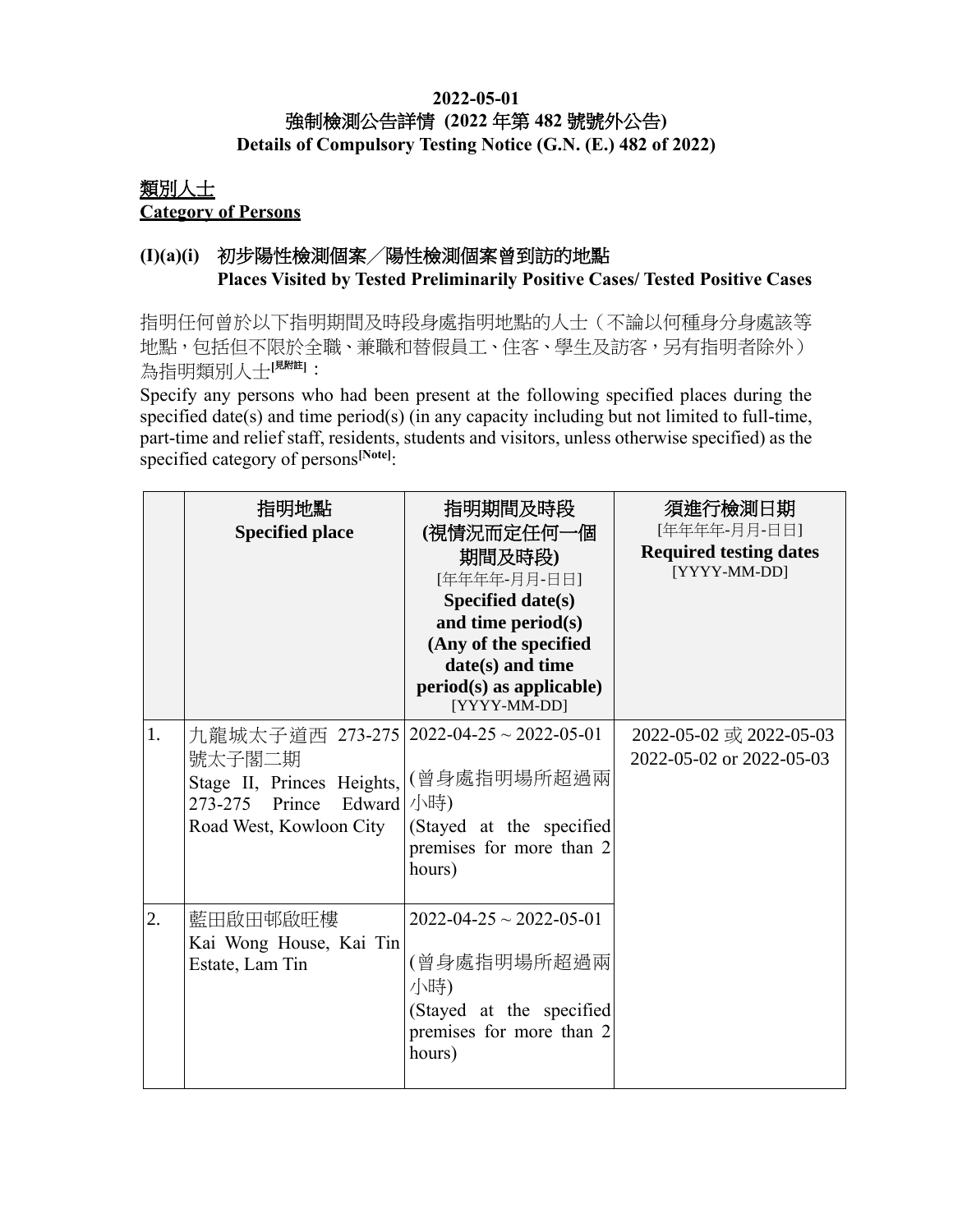|    | 指明地點<br><b>Specified place</b>                                    | 指明期間及時段<br>(視情況而定任何一個<br>期間及時段)<br>[年年年年-月月-日日]<br>Specified date(s)<br>and time period(s)<br>(Any of the specified<br>date(s) and time<br>period(s) as applicable)<br>[YYYY-MM-DD] | 須進行檢測日期<br>[年年年年-月月-日日]<br><b>Required testing dates</b><br>[YYYY-MM-DD] |
|----|-------------------------------------------------------------------|-------------------------------------------------------------------------------------------------------------------------------------------------------------------------------------|--------------------------------------------------------------------------|
| 3. | 粉嶺嘉盛苑嘉明閣<br>Ka Ming House, Ka Shing<br>Court, Fanling             | $2022 - 04 - 25 \sim 2022 - 05 - 01$<br>(曾身處指明場所超過兩<br>小時)<br>(Stayed at the specified<br>premises for more than 2<br>hours)                                                        | 2022-05-02 或 2022-05-03<br>2022-05-02 or 2022-05-03                      |
| 4. | 葵涌石籬(一)邨石秀樓<br>Shek Sau House, Shek Lei<br>(I) Estate, Kwai Chung | $2022 - 04 - 25 \sim 2022 - 05 - 01$<br>(曾身處指明場所超過兩<br>小時)<br>(Stayed at the specified<br>premises for more than 2<br>hours)                                                        |                                                                          |
| 5. | 將軍澳東港城6座<br>Block 6, East Point City,<br>Tseung Kwan O            | $2022 - 04 - 25 \sim 2022 - 05 - 01$<br>(曾身處指明場所超過兩<br>小時)<br>(Stayed at the specified<br>premises for more than 2<br>hours)                                                        |                                                                          |
| 6. | 觀塘安泰邨景泰樓<br>King Tai House, On Tai<br>Estate, Kwun Tong           | $2022 - 04 - 25 \sim 2022 - 05 - 01$<br>(曾身處指明場所超過兩<br>小時)<br>(Stayed at the specified<br>premises for more than 2<br>hours)                                                        |                                                                          |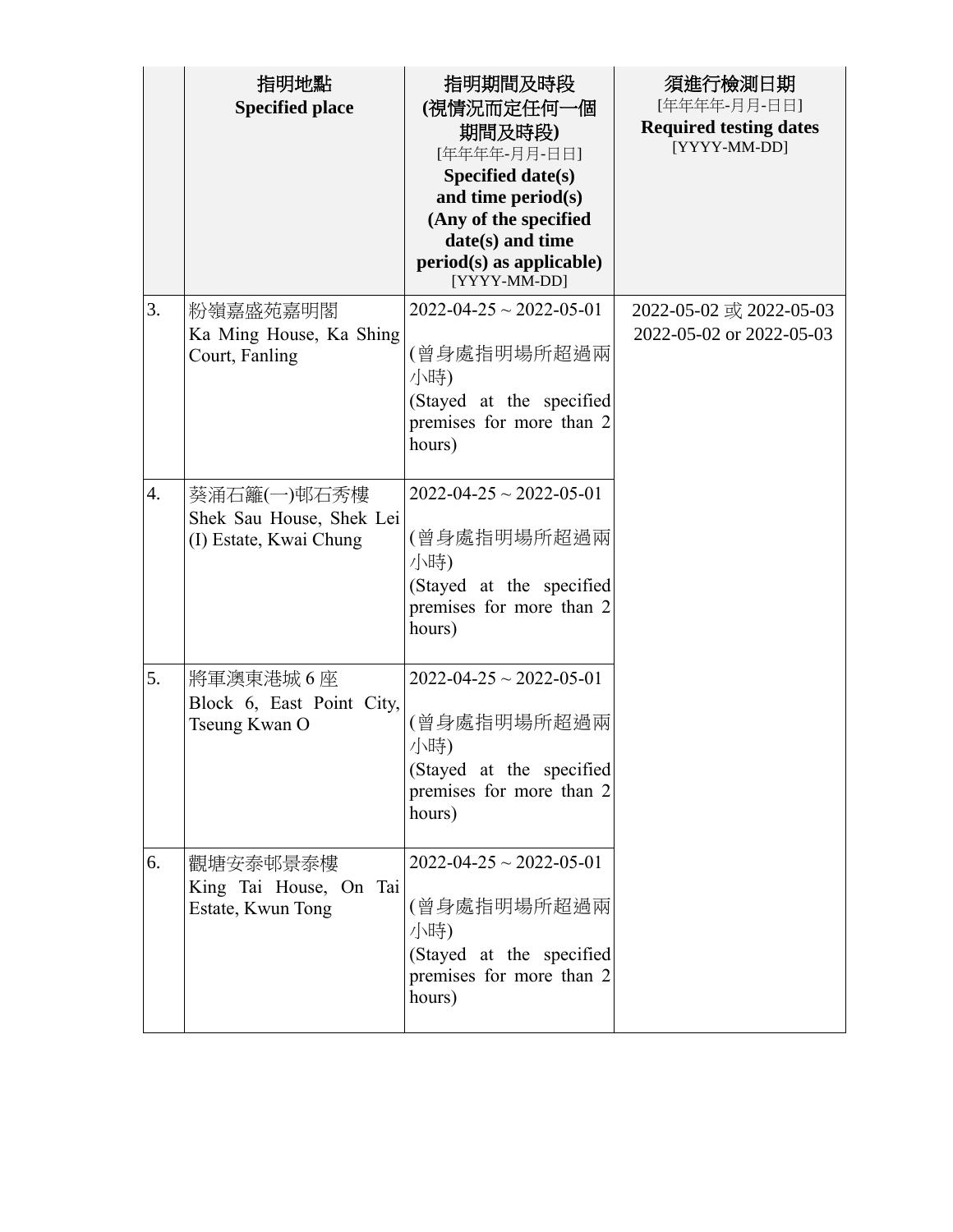|     | 指明地點<br><b>Specified place</b>                                                             | 指明期間及時段<br>(視情況而定任何一個<br>期間及時段)<br>[年年年年-月月-日日]<br>Specified date(s)<br>and time period(s)<br>(Any of the specified<br>date(s) and time<br>period(s) as applicable)<br>[YYYY-MM-DD] | 須進行檢測日期<br>[年年年年-月月-日日]<br><b>Required testing dates</b><br>[YYYY-MM-DD] |
|-----|--------------------------------------------------------------------------------------------|-------------------------------------------------------------------------------------------------------------------------------------------------------------------------------------|--------------------------------------------------------------------------|
| 7.  | 天水圍天盛苑盛旭閣<br>Shing Yuk House, Tin Shing<br>Court, Tin Shui Wai                             | $2022 - 04 - 25 \sim 2022 - 05 - 01$<br>(曾身處指明場所超過兩<br>小時)<br>(Stayed at the specified<br>premises for more than 2<br>hours)                                                        | 2022-05-02 或 2022-05-03<br>2022-05-02 or 2022-05-03                      |
| 8.  | 灣仔堅彌地街 1A 號景星   2022-04-25~2022-05-01<br>樓<br>King Sing House,<br>Kennedy Street, Wan Chai | 1A (曾身處指明場所超過兩<br>小時)<br>(Stayed at the specified<br>premises for more than 2<br>hours)                                                                                             |                                                                          |
| 9.  | 上水彩園邨彩華樓<br>Choi Wah House, Choi Yuen<br>Estate, Sheung Shui                               | $2022 - 04 - 25 \sim 2022 - 05 - 01$<br>(曾身處指明場所超過兩<br>小時)<br>(Stayed at the specified<br>premises for more than 2<br>hours)                                                        |                                                                          |
| 10. | 大埔太和邨福和樓<br>Fook Wo House, Tai Wo<br>Estate, Tai Po                                        | $2022 - 04 - 25 \sim 2022 - 05 - 01$<br>(曾身處指明場所超過兩<br>小時)<br>(Stayed at the specified<br>premises for more than 2<br>hours)                                                        |                                                                          |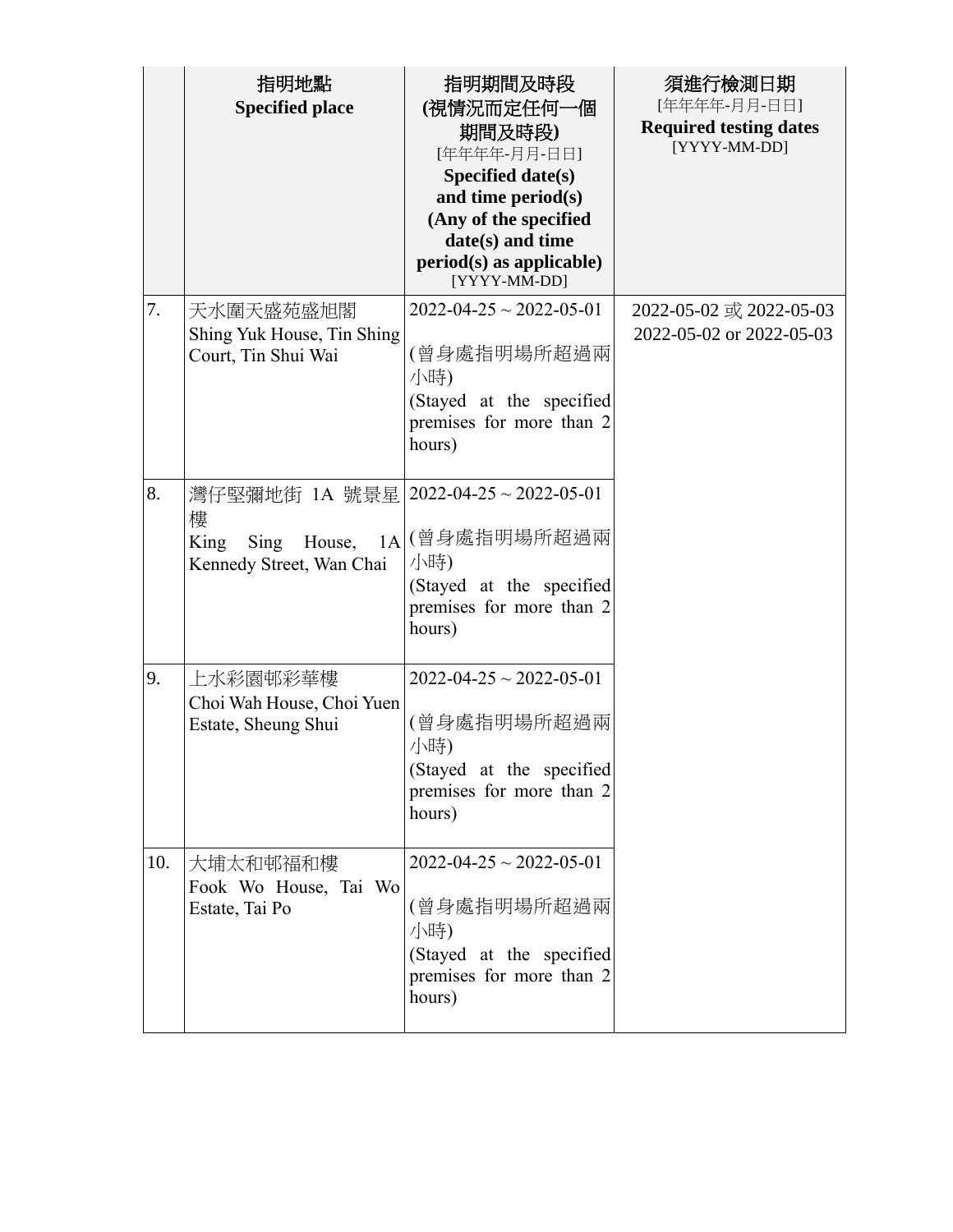|     | 指明地點<br><b>Specified place</b>                                         | 指明期間及時段<br>(視情況而定任何一個<br>期間及時段)<br>[年年年年-月月-日日]<br>Specified date(s)<br>and time period(s)<br>(Any of the specified<br>date(s) and time<br>$period(s)$ as applicable)<br>[YYYY-MM-DD] | 須進行檢測日期<br>[年年年年-月月-日日]<br><b>Required testing dates</b><br>[YYYY-MM-DD] |
|-----|------------------------------------------------------------------------|---------------------------------------------------------------------------------------------------------------------------------------------------------------------------------------|--------------------------------------------------------------------------|
| 11. | 藍田藍田邨藍泰樓<br>Lam Tai House, Lam Tin<br>Estate, Lam Tin                  | $2022 - 04 - 25 \sim 2022 - 05 - 01$<br>(曾身處指明場所超過兩<br>小時)<br>(Stayed at the specified<br>premises for more than 2<br>hours)                                                          | 2022-05-02 或 2022-05-03<br>2022-05-02 or 2022-05-03                      |
| 12. | 沙田廣源邨廣榕樓<br>Banyan<br>House,<br>Kwong<br>Yuen Estate, Sha Tin          | $2022 - 04 - 25 \sim 2022 - 05 - 01$<br>(曾身處指明場所超過兩<br>小時)<br>(Stayed at the specified<br>premises for more than 2<br>hours)                                                          |                                                                          |
| 13. | 沙田碧濤花園 1 期雅碧閣<br>Abbey Court, Phase<br>1,<br>Pictorial Garden, Sha Tin | $2022 - 04 - 25 \sim 2022 - 05 - 01$<br>(曾身處指明場所超過兩<br>小時)<br>(Stayed at the specified<br>premises for more than 2<br>hours)                                                          |                                                                          |
| 14. | 沙田沙田第一城 10座<br>Block 10, City One Shatin,<br>Sha Tin                   | $2022 - 04 - 25 \sim 2022 - 05 - 01$<br>(曾身處指明場所超過兩<br>小時)<br>(Stayed at the specified<br>premises for more than 2<br>hours)                                                          |                                                                          |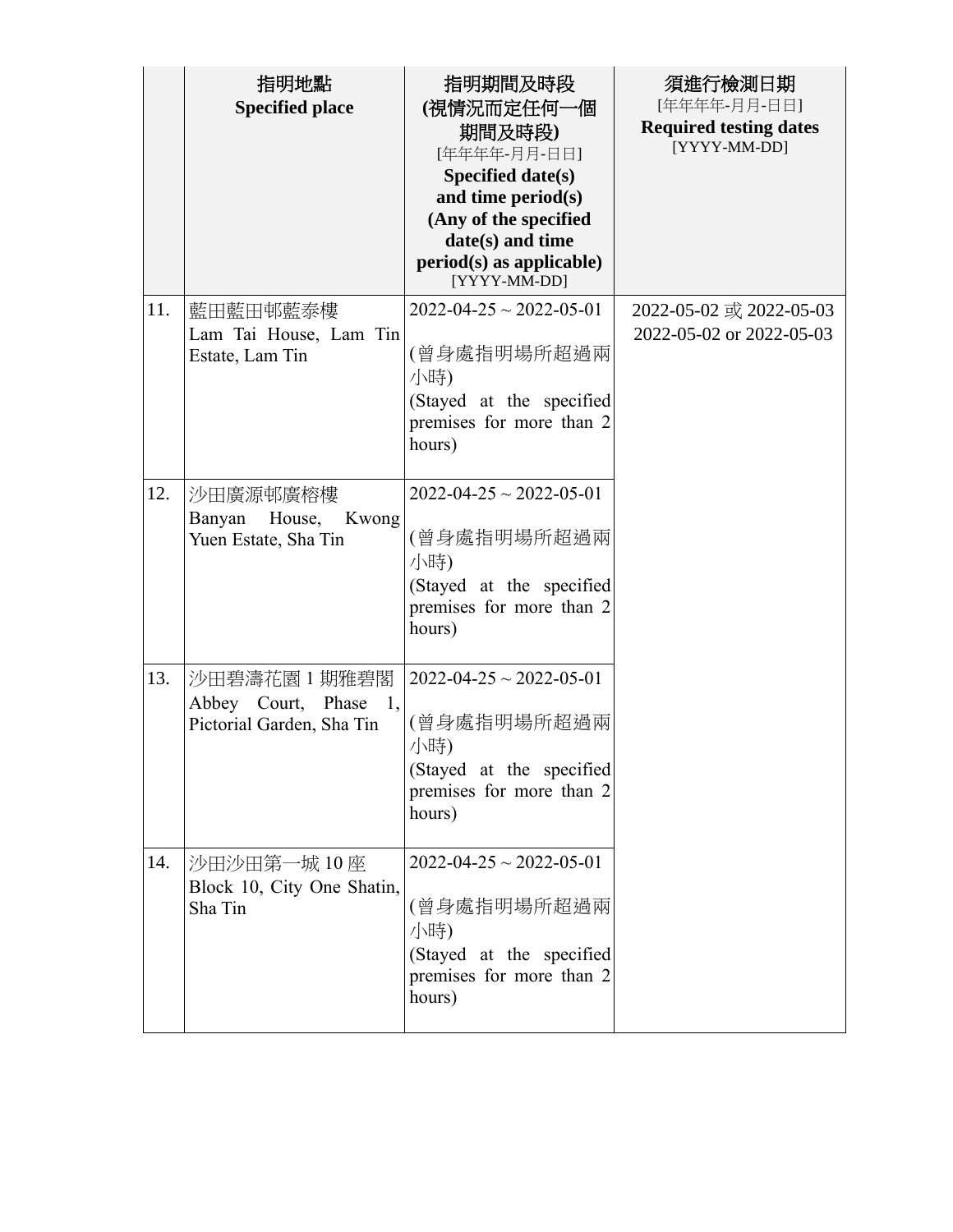|     | 指明地點<br><b>Specified place</b>                                     | 指明期間及時段<br>(視情況而定任何一個<br>期間及時段)<br>[年年年年-月月-日日]<br>Specified date(s)<br>and time period(s)<br>(Any of the specified<br>date(s) and time<br>$period(s)$ as applicable)<br>[YYYY-MM-DD] | 須進行檢測日期<br>[年年年年-月月-日日]<br><b>Required testing dates</b><br>[YYYY-MM-DD] |
|-----|--------------------------------------------------------------------|---------------------------------------------------------------------------------------------------------------------------------------------------------------------------------------|--------------------------------------------------------------------------|
| 15. | 荃灣麗城花園 3 期 2 座<br>Block 2, Phase 3, Belvedere<br>Garden, Tsuen Wan | $2022 - 04 - 25 \sim 2022 - 05 - 01$<br>(曾身處指明場所超過兩<br>小時)<br>(Stayed at the specified<br>premises for more than 2<br>hours)                                                          | 2022-05-02 或 2022-05-03<br>2022-05-02 or 2022-05-03                      |
| 16. | 深井碧堤半島 7 座<br>Tower 7, Bellagio,<br>Sham<br>Tseng                  | $2022 - 04 - 25 \sim 2022 - 05 - 01$<br>(曾身處指明場所超過兩<br>小時)<br>(Stayed at the specified<br>premises for more than 2<br>hours)                                                          |                                                                          |
| 17. | 荃灣綠楊新邨 C 座<br>Block C, Luk Yeung Sun<br>Chuen, Tsuen Wan           | $2022 - 04 - 25 \sim 2022 - 05 - 01$<br>(曾身處指明場所超過兩<br>小時)<br>(Stayed at the specified<br>premises for more than 2<br>hours)                                                          |                                                                          |
| 18. | 將軍澳新寶城6座<br>Block 6, La Cite Noble,<br>Tseung Kwan O               | $2022 - 04 - 25 \sim 2022 - 05 - 01$<br>(曾身處指明場所超過兩<br>小時)<br>(Stayed at the specified<br>premises for more than 2<br>hours)                                                          |                                                                          |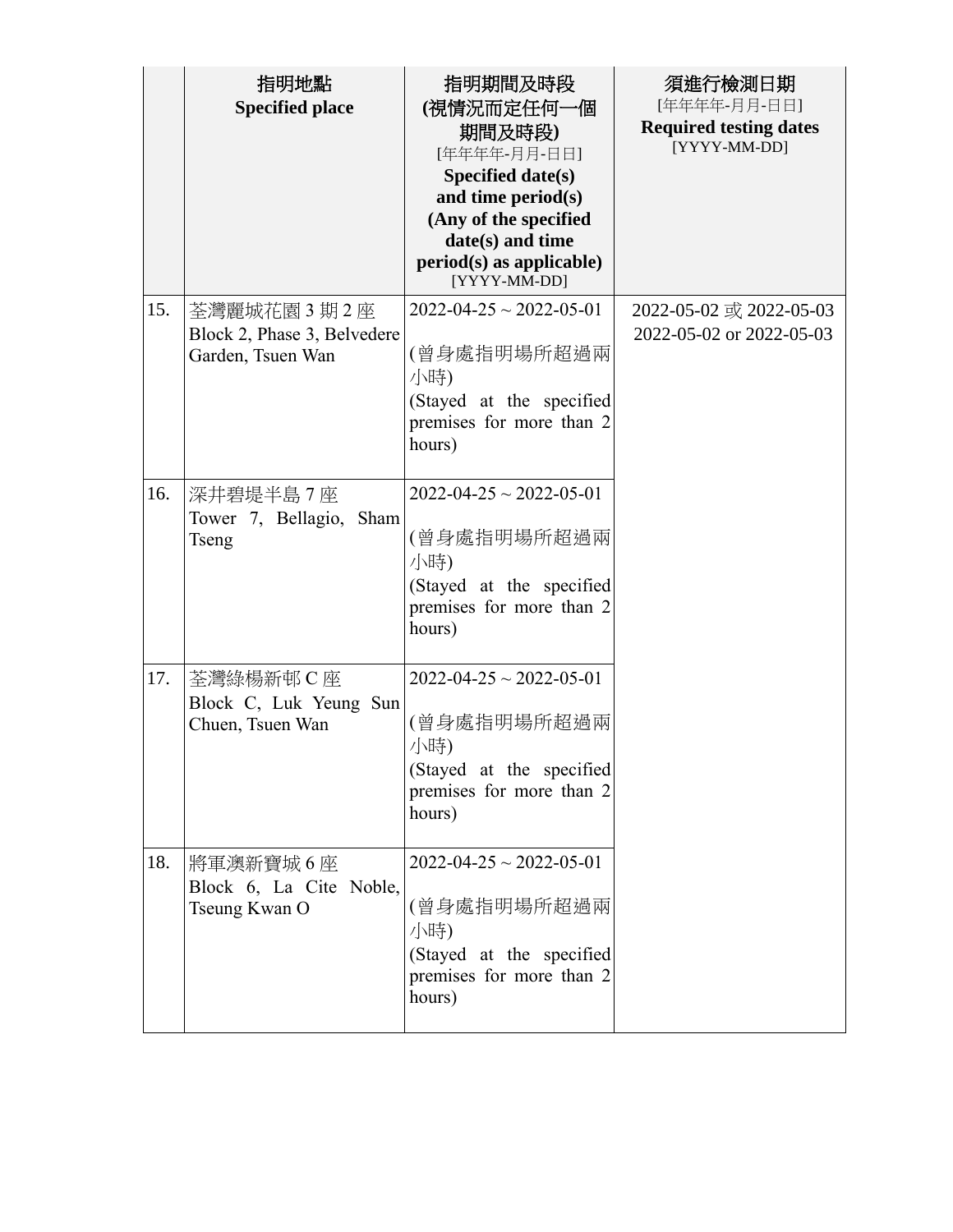|     | 指明地點<br><b>Specified place</b>                                     | 指明期間及時段<br>(視情況而定任何一個<br>期間及時段)<br>[年年年年-月月-日日]<br>Specified date(s)<br>and time period(s)<br>(Any of the specified<br>date(s) and time<br>$period(s)$ as applicable)<br>[YYYY-MM-DD] | 須進行檢測日期<br>[年年年年-月月-日日]<br><b>Required testing dates</b><br>[YYYY-MM-DD] |
|-----|--------------------------------------------------------------------|---------------------------------------------------------------------------------------------------------------------------------------------------------------------------------------|--------------------------------------------------------------------------|
| 19. | 粉嶺欣盛苑欣悅閣<br>Yan Yuet House, Yan Shing<br>Court, Fanling            | $2022 - 04 - 25 \sim 2022 - 05 - 01$<br>(曾身處指明場所超過兩<br>小時)<br>(Stayed at the specified<br>premises for more than 2<br>hours)                                                          | 2022-05-02 或 2022-05-03<br>2022-05-02 or 2022-05-03                      |
| 20. | 屯門豐景園2座<br>Tower 2, Goodview Garden,<br>Tuen Mun                   | $2022 - 04 - 25 \sim 2022 - 05 - 01$<br>(曾身處指明場所超過兩<br>小時)<br>(Stayed at the specified<br>premises for more than 2<br>hours)                                                          |                                                                          |
| 21. | 沙田愉田苑愉澤閣<br>Yue Chak House, Yue Tin<br>Court, Sha Tin              | $2022 - 04 - 25 \sim 2022 - 05 - 01$<br>(曾身處指明場所超過兩<br>小時)<br>(Stayed at the specified<br>premises for more than 2<br>hours)                                                          |                                                                          |
| 22. | 黃大仙沙田坳邨順田樓 <br>Shun Tin House, Shatin Pass<br>Estate, Wong Tai Sin | $2022 - 04 - 25 \sim 2022 - 05 - 01$<br>(曾身處指明場所超過兩<br>小時)<br>(Stayed at the specified<br>premises for more than 2<br>hours)                                                          |                                                                          |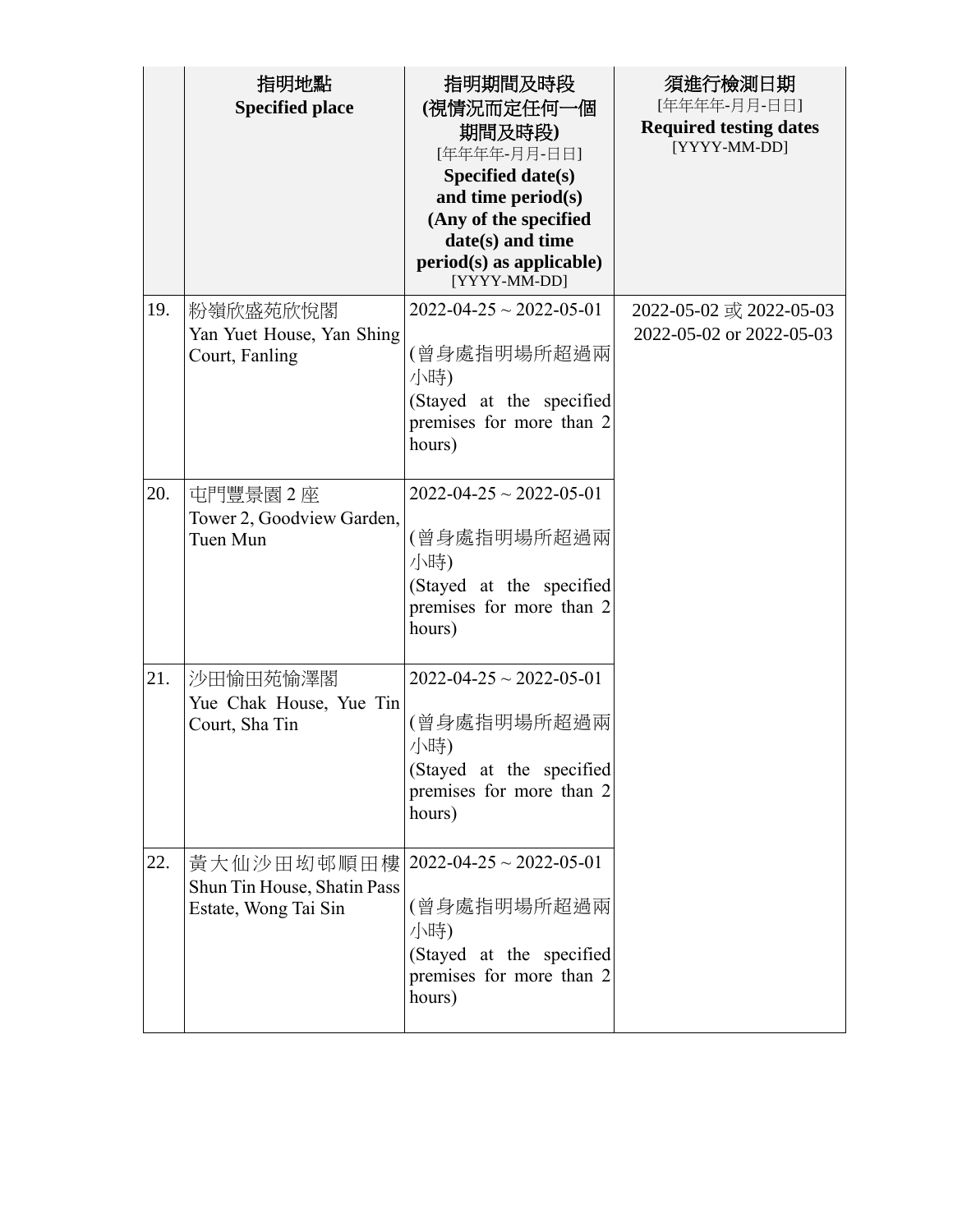|     | 指明地點                                              | 指明期間及時段                                              | 須進行檢測日期                                       |
|-----|---------------------------------------------------|------------------------------------------------------|-----------------------------------------------|
|     | <b>Specified place</b>                            | (視情況而定任何一個                                           | [年年年年-月月-日日]                                  |
|     |                                                   | 期間及時段)                                               | <b>Required testing dates</b><br>[YYYY-MM-DD] |
|     |                                                   | [年年年年-月月-日日]                                         |                                               |
|     |                                                   | Specified date(s)<br>and time period(s)              |                                               |
|     |                                                   | (Any of the specified                                |                                               |
|     |                                                   | date(s) and time                                     |                                               |
|     |                                                   | $period(s)$ as applicable)<br>[YYYY-MM-DD]           |                                               |
| 23. | 將軍澳日出康城緻藍天珀                                       | $2022 - 04 - 25 \sim 2022 - 05 - 01$                 | 2022-05-02 或 2022-05-03                       |
|     | 峰<br>Hemera,<br>Amber,<br>Park, Tseung Kwan O     | Lohas (曾身處指明場所超過兩<br>小時)                             | 2022-05-02 or 2022-05-03                      |
|     |                                                   | (Stayed at the specified<br>premises for more than 2 |                                               |
|     |                                                   | hours)                                               |                                               |
| 24. | 紅磡海名軒 2座                                          | $2022 - 04 - 25 \sim 2022 - 05 - 01$                 |                                               |
|     | Tower<br>2,<br>Harbourfront<br>Landmark, Hung Hom | (曾身處指明場所超過兩                                          |                                               |
|     |                                                   | 小時)                                                  |                                               |
|     |                                                   | (Stayed at the specified                             |                                               |
|     |                                                   | premises for more than 2<br>hours)                   |                                               |
|     |                                                   |                                                      |                                               |
| 25. | 柴灣翠灣邨翠康樓                                          | $2022 - 04 - 25 \sim 2022 - 05 - 01$                 |                                               |
|     | Tsui Hong House, Tsui Wan<br>Estate, Chai Wan     | (曾身處指明場所超過兩<br>小時)                                   |                                               |
|     |                                                   | (Stayed at the specified                             |                                               |
|     |                                                   | premises for more than 2<br>hours)                   |                                               |
|     |                                                   |                                                      |                                               |
| 26. | 大埔嘉熙 2 座                                          | $2022 - 04 - 25 \sim 2022 - 05 - 01$                 |                                               |
|     | Tower 2, Solaria, Tai Po                          | (曾身處指明場所超過兩<br>小時)                                   |                                               |
|     |                                                   | (Stayed at the specified                             |                                               |
|     |                                                   | premises for more than 2<br>hours)                   |                                               |
|     |                                                   |                                                      |                                               |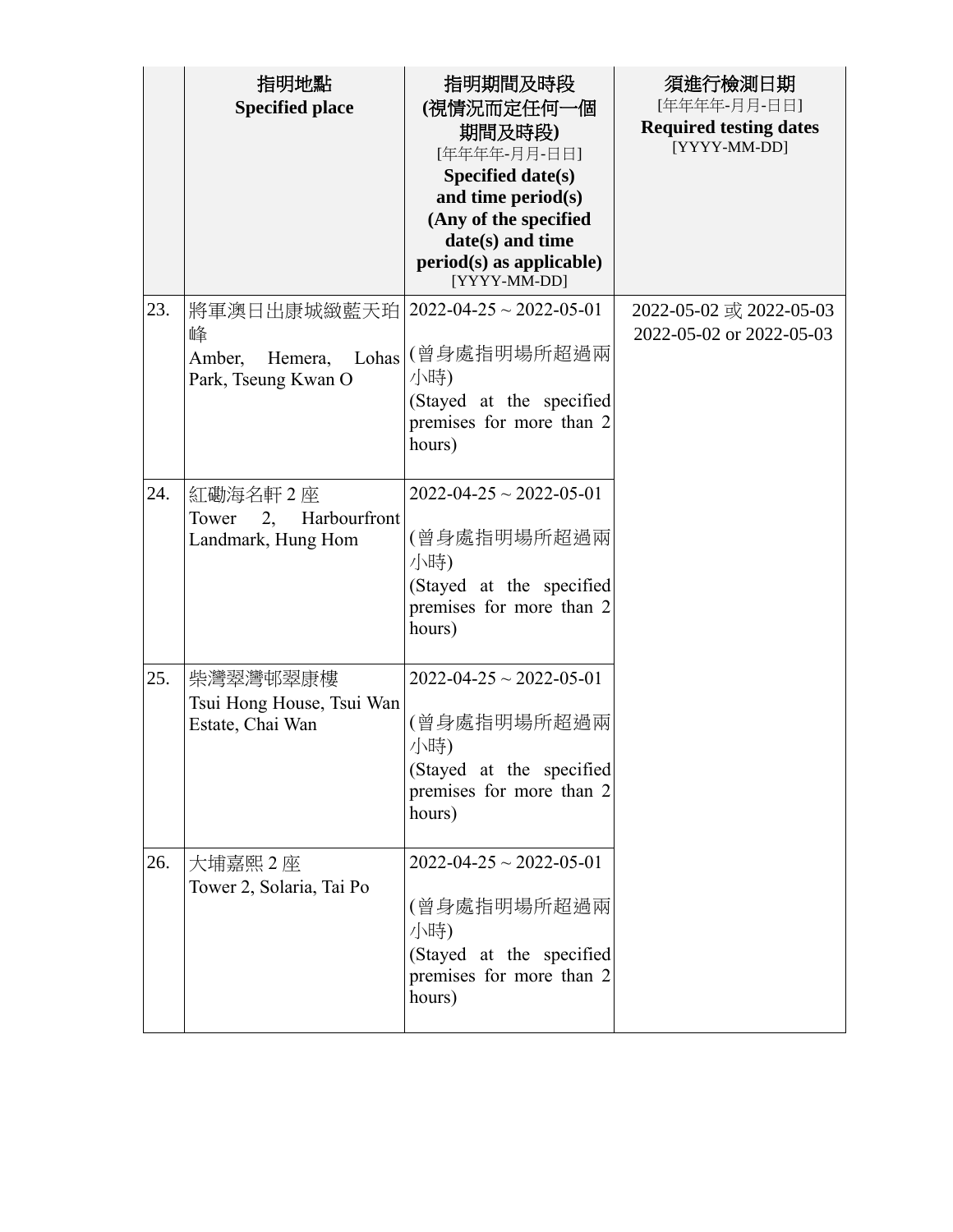|     | 指明地點<br><b>Specified place</b>                                                                                               | 指明期間及時段<br>(視情況而定任何一個<br>期間及時段)<br>[年年年年-月月-日日]<br>Specified date(s)<br>and time period(s)<br>(Any of the specified<br>date(s) and time<br>$period(s)$ as applicable)<br>[YYYY-MM-DD] | 須進行檢測日期<br>[年年年年-月月-日日]<br><b>Required testing dates</b><br>[YYYY-MM-DD] |
|-----|------------------------------------------------------------------------------------------------------------------------------|---------------------------------------------------------------------------------------------------------------------------------------------------------------------------------------|--------------------------------------------------------------------------|
| 27. | 大圍名城 3 期 3 座<br>Tower 3, Festival City Phase<br>3, Tai Wai                                                                   | $2022 - 04 - 25 \sim 2022 - 05 - 01$<br>(曾身處指明場所超過兩<br>小時)<br>(Stayed at the specified<br>premises for more than 2<br>hours)                                                          | 2022-05-02 或 2022-05-03<br>2022-05-02 or 2022-05-03                      |
| 28. | 將軍澳安寧花園6座<br>Block 6, On Ning Garden,<br>Tseung Kwan O                                                                       | $2022 - 04 - 25 \sim 2022 - 05 - 01$<br>(曾身處指明場所超過兩<br>小時)<br>(Stayed at the specified<br>premises for more than 2<br>hours)                                                          |                                                                          |
| 29. | 何文田牧愛街38號雅利德   2022-04-25~2022-05-01<br>樺臺<br>Ellery Terrace, 38 Good   (曾身處指明場所超過兩<br>Shepherd Street, Ho Man  / 小時)<br>Tin | (Stayed at the specified<br>premises for more than 2<br>hours)                                                                                                                        |                                                                          |
| 30. | 葵涌安蔭邨澤蔭樓<br>Chak Yam House, On Yam<br>Estate, Kwai Chung                                                                     | $2022 - 04 - 25 \sim 2022 - 05 - 01$<br>(曾身處指明場所超過兩<br>小時)<br>(Stayed at the specified<br>premises for more than 2<br>hours)                                                          |                                                                          |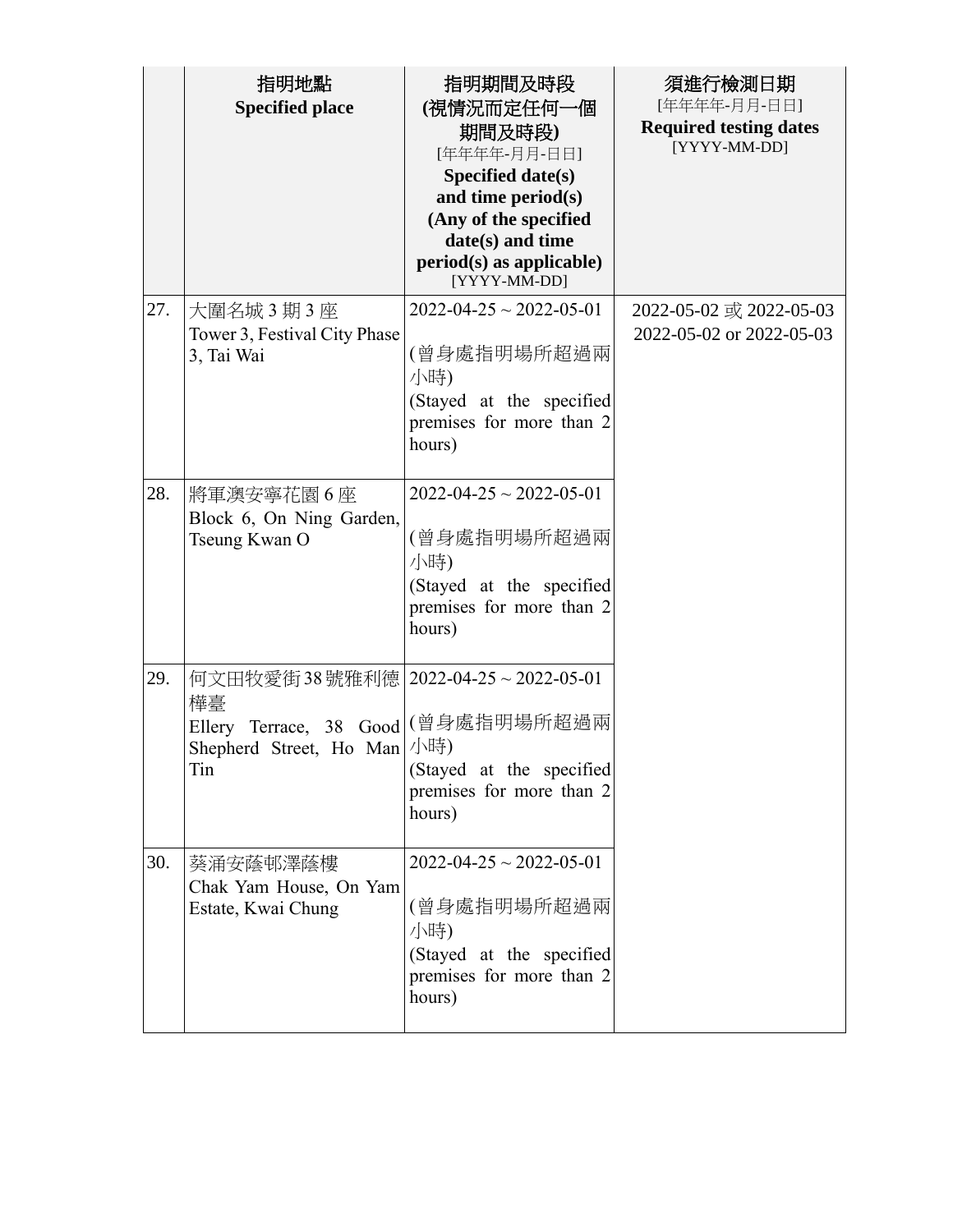|     | 指明地點<br><b>Specified place</b>                              | 指明期間及時段<br>(視情況而定任何一個<br>期間及時段)<br>[年年年年-月月-日日]<br>Specified date(s)<br>and time period(s)<br>(Any of the specified<br>date(s) and time<br>$period(s)$ as applicable)<br>[YYYY-MM-DD] | 須進行檢測日期<br>[年年年年-月月-日日]<br><b>Required testing dates</b><br>[YYYY-MM-DD] |
|-----|-------------------------------------------------------------|---------------------------------------------------------------------------------------------------------------------------------------------------------------------------------------|--------------------------------------------------------------------------|
| 31. | 北角柏蔚山 2座<br>Tower 2, Fleur<br>Pavilia,<br>North Point       | $2022 - 04 - 25 \sim 2022 - 05 - 01$<br>(曾身處指明場所超過兩<br>小時)<br>(Stayed at the specified<br>premises for more than 2<br>hours)                                                          | 2022-05-02 或 2022-05-03<br>2022-05-02 or 2022-05-03                      |
| 32. | 荃灣灣景花園 4 座<br>Block 4, Bayview Garden,<br>Tsuen Wan         | $2022 - 04 - 25 \sim 2022 - 05 - 01$<br>(曾身處指明場所超過兩<br>小時)<br>(Stayed at the specified<br>premises for more than 2<br>hours)                                                          |                                                                          |
| 33. | 將軍澳寶林邨寶寧樓<br>Po Ning House, Po Lam<br>Estate, Tseung Kwan O | $2022 - 04 - 25 \sim 2022 - 05 - 01$<br>(曾身處指明場所超過兩<br>小時)<br>(Stayed at the specified<br>premises for more than 2<br>hours)                                                          |                                                                          |
| 34. | 東涌逸東邨至逸樓<br>Chi Yat House, Yat Tung<br>Estate, Tung Chung   | $2022 - 04 - 25 \sim 2022 - 05 - 01$<br>(曾身處指明場所超過兩<br>小時)<br>(Stayed at the specified<br>premises for more than 2<br>hours)                                                          |                                                                          |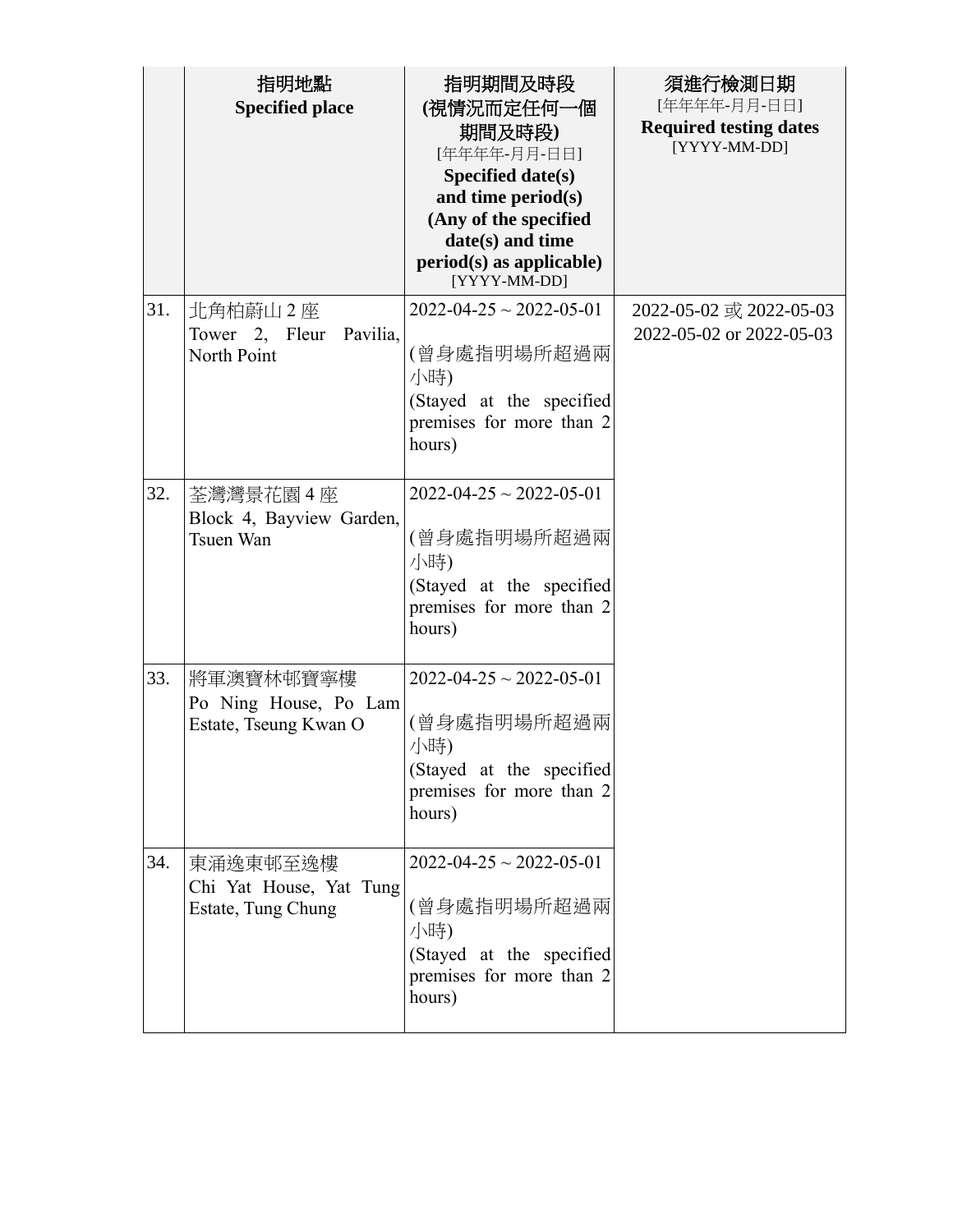|     | 指明地點<br><b>Specified place</b>                                                                               | 指明期間及時段<br>(視情況而定任何一個<br>期間及時段)<br>[年年年年-月月-日日]<br>Specified date(s)<br>and time period(s)<br>(Any of the specified<br>date(s) and time<br>$period(s)$ as applicable)<br>[YYYY-MM-DD] | 須進行檢測日期<br>[年年年年-月月-日日]<br><b>Required testing dates</b><br>[YYYY-MM-DD] |
|-----|--------------------------------------------------------------------------------------------------------------|---------------------------------------------------------------------------------------------------------------------------------------------------------------------------------------|--------------------------------------------------------------------------|
| 35. | 屯門富泰邨逸泰樓<br>Tai<br>Yat Tai House, Fu<br>Estate, Tuen Mun                                                     | $2022 - 04 - 25 \sim 2022 - 05 - 01$<br>(曾身處指明場所超過兩<br>小時)<br>(Stayed at the specified<br>premises for more than 2<br>hours)                                                          | 2022-05-02 或 2022-05-03<br>2022-05-02 or 2022-05-03                      |
| 36. | 屯門兆山苑栢景閣<br>Pak King House, Siu Shan<br>Court, Tuen Mun                                                      | $2022 - 04 - 25 \sim 2022 - 05 - 01$<br>(曾身處指明場所超過兩<br>小時)<br>(Stayed at the specified<br>premises for more than 2<br>hours)                                                          |                                                                          |
| 37. | 將軍澳日出康城 Malibu   2022-04-25~2022-05-01<br>3B 座<br>Tower 3B, Malibu, Lohas (曾身處指明場所超過兩<br>Park, Tseung Kwan O | 小時)<br>(Stayed at the specified<br>premises for more than 2<br>hours)                                                                                                                 |                                                                          |
| 38. | 馬鞍山利安邨利榮樓<br>Lee Wing House, Lee On<br>Estate, Ma On Shan                                                    | $2022 - 04 - 25 \sim 2022 - 05 - 01$<br>(曾身處指明場所超過兩<br>小時)<br>(Stayed at the specified<br>premises for more than 2<br>hours)                                                          |                                                                          |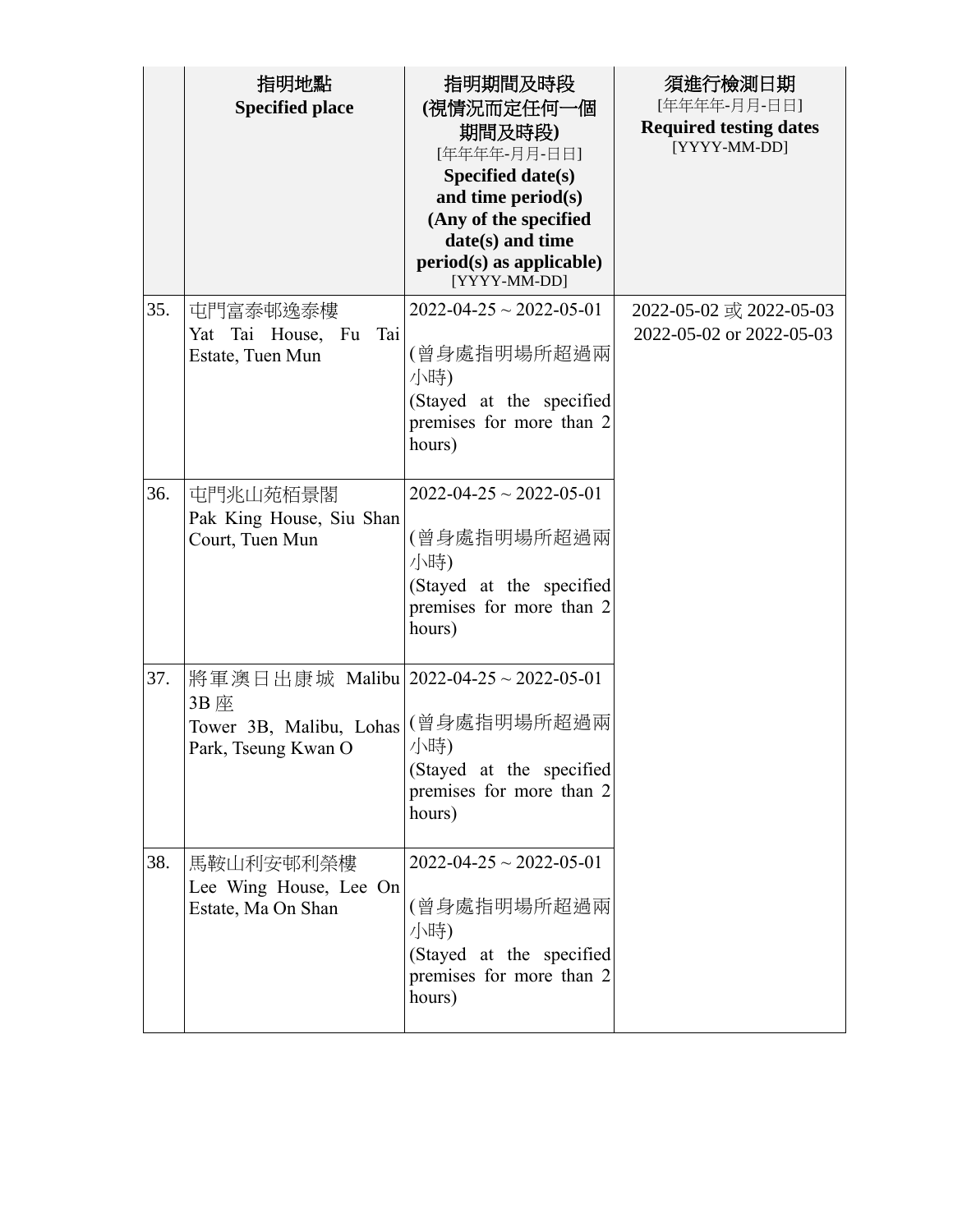|     | 指明地點<br><b>Specified place</b>                               | 指明期間及時段<br>(視情況而定任何一個<br>期間及時段)<br>[年年年年-月月-日日]<br>Specified date(s)<br>and time period(s)<br>(Any of the specified<br>date(s) and time<br>$period(s)$ as applicable)<br>[YYYY-MM-DD] | 須進行檢測日期<br>[年年年年-月月-日日]<br><b>Required testing dates</b><br>[YYYY-MM-DD] |
|-----|--------------------------------------------------------------|---------------------------------------------------------------------------------------------------------------------------------------------------------------------------------------|--------------------------------------------------------------------------|
| 39. | 東涌藍天海岸1座<br>Block 1, Coastal Skyline,<br>Tung Chung          | $2022 - 04 - 25 \sim 2022 - 05 - 01$<br>(曾身處指明場所超過兩<br>小時)<br>(Stayed at the specified<br>premises for more than 2<br>hours)                                                          | 2022-05-02 或 2022-05-03<br>2022-05-02 or 2022-05-03                      |
| 40. | 灣仔灣仔道 39-49 號富苑<br>Fu Yuen, 39-49 Wan Chai<br>Road, Wan Chai | $2022 - 04 - 25 \sim 2022 - 05 - 01$<br>(曾身處指明場所超過兩<br>小時)<br>(Stayed at the specified<br>premises for more than 2<br>hours)                                                          |                                                                          |

**(I)(a)(ii)** 初步陽性檢測個案╱陽性檢測個案曾乘搭的公共交通工具 **Public Transport Taken by Tested Preliminarily Positive Cases/ Tested Positive Cases**

無

Nil

#### **(I)(a)(iii)** 污水樣本檢測呈陽性的地點

**Places with Sewage Sample(s) Tested Positive**

無

Nil

# **(I)(a)(iv)** 與初步陽性檢測個案╱陽性檢測個案有關的地點

**Places Relevant to Tested Preliminarily Positive Cases/ Tested Positive Cases** 

無

Nil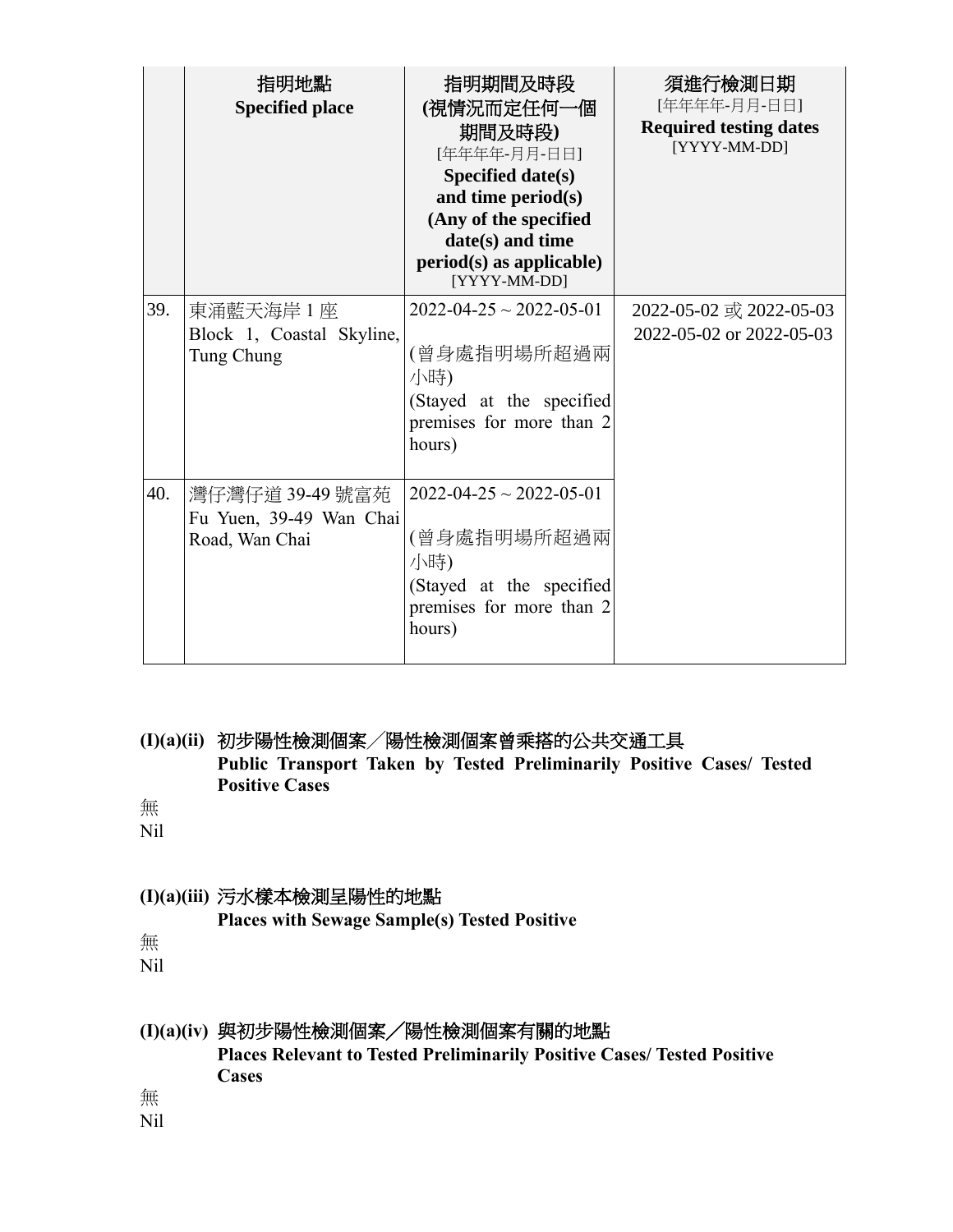- **(I)(b)** 上呼吸道感染及/或流感樣疾病個案(幼稚園╱幼兒中心) **Upper Respiratory Tract Infection and/or Influenza-like Illness Cases (Kindergarten/ Child Care Centre)** 無
- Nil
- **(I)(c)** 上呼吸道感染及/或流感樣疾病個案(小學) **Upper Respiratory Tract Infection and/or Influenza-like Illness Cases (Primary School)**

無 Nil

**(I)(d)** 初步陽性檢測個案╱陽性檢測個案曾到訪的地點(醫院管理局設施) **Places Visited by Tested Preliminarily Positive Cases/ Tested Positive Cases (Facilities of the Hospital Authority)**

無

Nil

## 附註:

**Note:**

上述第(I)(a)(i)部分的指明地點不包括非住宅單位。 The non-domestic units are excluded from the specific place in Part  $(I)(a)(i)$  above.

如果屬於上述第(I)部分中指明的類別人士,須根據《預防及控制疾病規例》(第 599 章,附屬法例 A)第 22 條接受檢疫,在檢疫期間則無須遵從本公告中的規定。

如果屬於上述第(I)部分中指明的類別人士在須進行檢測日期在醫院或隔離設施接受 治療或隔離,有關人士在知會醫護人員有關適用檢測要求並在住院或隔離期間遵從 相關醫院或隔離設施的檢測安排的情況下,會獲視為已遵從強制檢測公告的規定。

上述第(I)部分中指明的類別人士如在 2022 年 2 月 1 日或之後取得 2019 冠狀病毒病 的聚合酶連鎖反應核酸檢測或快速抗原測試的陽性檢測結果(有關人士),則無須按 本公告的規定進行檢測。有關人士須向訂明人員按以下規定出示相關證明文件:

- (a) 就曾在聚合酶連鎖反應核酸檢測中取得陽性檢測結果的人士——出示相關載有 陽性檢測結果的電話短訊通知;或
- (b) 就曾在快速抗原測試中取得陽性檢測結果的人士——出示在政府「2019 冠狀病 毒快速抗原測試陽性結果人士申報系統」作出申報後獲發的電話短訊通知或隔 離令。

如有關人士未能出示相關證明文件,則仍須按本公告的規定進行檢測。 If a person who falls within the category specified in Part (I) above is required to undergo quarantine pursuant to section 22 of the Prevention and Control of Disease Regulation